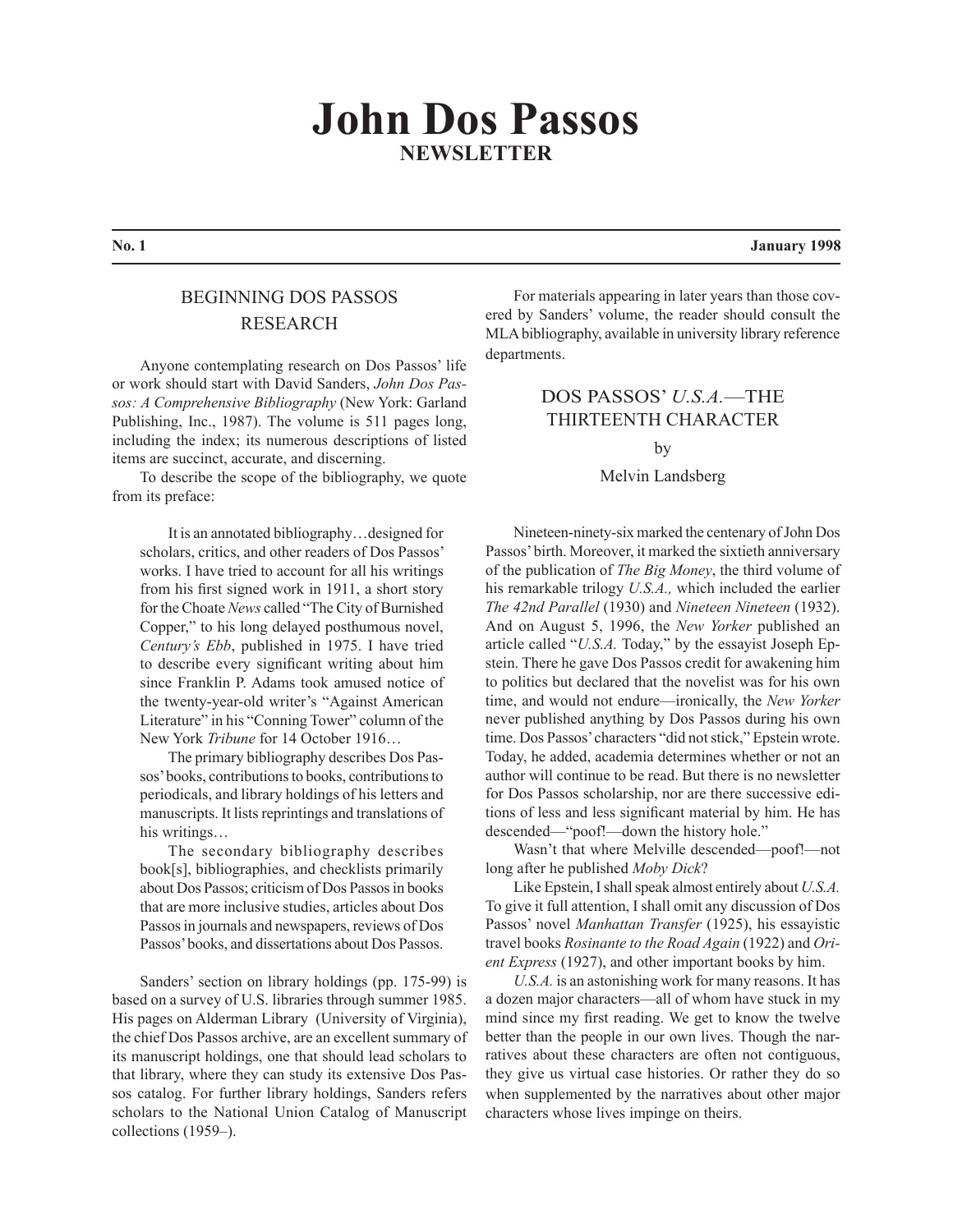*U.S.A*. also has a thirteenth character, who sticks like Krazy Glue. But more of this later.

Of the twelve major characters, four live in the shadow of another, a smooth, hollow opportunist named J. Ward Moorehouse. We follow his life from birth—some years before Dos Passos' own—through his creating a pioneering public relations firm in New York City before World War I, his becoming a dominant figure in his field, and his suffering a heart attack in middle age. Around him are his worshipful secretary, Janey Williams; his friend Eleanor Stoddard, a socially ambitious interior decorator, as opportunistic as Moorehouse himself; Eleanor's friend Evelyn Hutchins, who becomes known for her parties, attended by "interesting people"—writers, labor leaders, radical leftists, celebrities, etc.; and Richard Ellsworth Savage, a Harvard-educated associate in Moorehouse's firm, who once held literary and pacifist ideals.

The other seven major characters are "Daughter," a young Texan who has an affair with Savage in France during the war, and gets a brush-off from him after she becomes pregnant; the merchant seaman Joe Williams, Janey's brother; Mac, an I.W.W. member, most of whose story is told in the first seven narrative sections of *The 42nd Parallel*; Ben Compton and Mary French, two leftradical characters, he the son of a Jewish watchmaker in Brooklyn, and she the daughter of a physician in Colorado; Charley Anderson, a midwestern mechanic who becomes a decorated airman during the war and then goes to work in the airplane manufacturing business; and Margo Dowling, an actress.

The life of the seaman Joe Williams is a naturalistic novelette as well as a case history. A reader may speculate on how Joe is affected by the frequent beatings he receives from his father. His death, in the second volume, is due to his combativeness as well as to the anti-black prejudice

#### THE JOHN DOS PASSOS NEWSLETTER

The Newsletter seeks to promote scholarship on and interest in Dos Passos' writings and biography. It will publish news items, as well as notes, letters, and queries, on relevant subjects. Among these subjects are Dos Passos criticism, work in progress, manuscript locations and accessions, bibliographies, and textual scholarship. Because of limitations on space, most items will be short, usually a column or under.

For replies or return of manuscripts, contributors should send, along with their submissions, stamped envelopes addressed to themselves. They should address all queries and manuscripts to the editor, Melvin Landsberg, Department of English, University of Kansas, Lawrence, KS 66045-2115.

COPYRIGHT © 1998 by Melvin Landsberg

All rights reserved.

instilled in him at home. And the reader may link his miserable career to his having to leave high school at the end of his freshman year. Joe is a simple man who lacks smarts. It is painful to find him returning from a sea voyage with gifts for Janey (who completed high school, taking the commercial course, and now works for Moorehouse), and her not asking him up to the apartment she shares with friends, lest she be declassed by her brother's rough appearance.

Charley Anderson's story, told in one narrative section of *The 42nd Parallel* and seven sections of *The Big Money*, is another naturalistic novelette. A war hero and a mechanic who can help design airplanes, Charley is in a position to go after great wealth after the war. Joining an aircraft manufacturing corporation in Detroit, he finds himself drawn into stock manipulation—"competing against the sharks," to use a later phrase—and that competition, sexual frustration in his marriage, and heavy drinking lead to his deterioration, and finally his death in an automobile accident.

While the stories of Joe Williams and Charley Anderson are naturalistic novelettes, that of Margo Dowling, told in five sections of *The Big Money*, is a picaresque one. Margo lives by her wits as her life alternates between good and bad fortune. Her mother died giving birth to her, and she was brought up in New York by her mother's friend Agnes, who married Margo's father. When he becomes a hopeless alcoholic and the family is impoverished, Agnes sets up housekeeping with an actor, who gets Margo a job in vaudeville when she is a child, and rapes her when she is pubescent. Margo, after having willing sex with two other men, induces a young Cuban guitarist to marry her, and goes to Havana with him. He turns out to be a homosexual, and besides gives her syphilis, and a baby who is born blind and dies. Escaping from her husband, with the aid of a young U.S. consular clerk—to whom she probably gives syphilis in turn—she goes back to New York, and there gets a job as a chorus girl in the Ziegfield Follies. She next comes close to marrying a rich Yale undergraduate, with whom she cruises to Florida. When the relationship ends abruptly, she lives with Charley Anderson, whom she has met there. Soon after his death, she and Agnes—and Margo's husband, for whom she has sent—drive from Miami to Los Angeles. After three years of playing bit parts in the movies, she encounters Sam Margolies, a director, who became infatuated with her when she was a model he photographed in a dress shop. He makes her a movie star and marries her.

Much of the Margo Dowling and Charley Anderson stories are told in nearby and often successive chapters of *The Big Money*, and we view Charley from Margo's perspective and Margo from Charley's. Similar multiple perspectives exist among other characters. Double visions—from within a given character, evidenced in the very vocabulary of the prose depicting him or her, and then from without, in the minds of other characters, in their own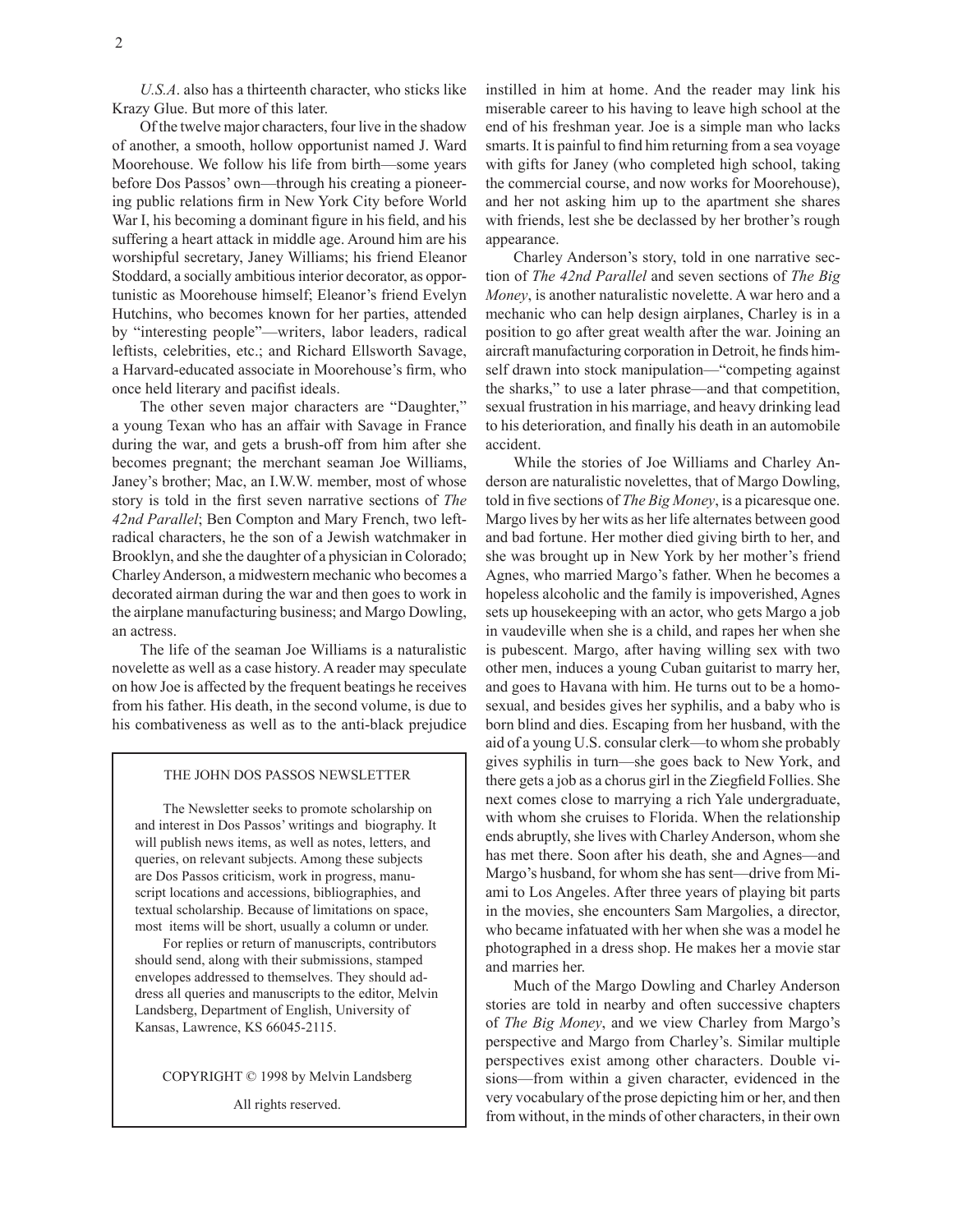narrative sections—contribute to the brilliance and depth of *U.S.A.*

Interspersed amid the sections on the lives of the twelve major fictional characters, we get sections of three literary devices: "Newsreel," consisting of newspaper headlines, bits of newspaper stories, advertisements, and lyrics from popular songs of the time; "The Camera Eye," incidents from Dos Passos' life, which he narrates in an impressionistic manner; and short non-fictional biographies, often in free verse, of important figures of the era. Altogether there sixty-seven chapters of "Newsreel," fiftyone of "The Camera Eye," and twenty-seven biographies.

These serve as choral accompaniments to the stories of the twelve major fictional characters. Thus Charley Anderson's career in *The Big Money* has as accompaniments biographies of Frederick Winslow Taylor—the industrial efficiency expert—, Henry Ford, Thorstein Veblen—author of *The Engineers and the Price System*—and Wilbur and Orville Wright.

*U.S.A*. is endlessly rich. Our twelve fictional characters live in a complex social medium—exemplified by the biographies and the "Newsreels"—and they, like the author of "The Camera Eye," are shaping their personal characters and fates every day. Juxtapositions, both within sections (narrative or auxiliary) and from section to section, produce much of the power and meaning of the trilogy.

The trilogy is an extraordinarily energetic work, its energy being due partly to these juxtapositions. But its energy is due at least as much to the language, which is most spectacular in the biographies.

Can one forget the tribute to Senator Robert La Follette for his stand in the U.S. Senate in 1917?

He was one of "the little group of willful men expressing no opinion but their own" who stood out against Woodrow Wilson's armed ship bill that made war with Germany certain; they called it a filibuster, but it was six men with nerve straining to hold back a crazy steamroller with their bare hands…

In a book review that Dos Passos wrote in college, "Conrad's *Lord Jim*," he declared that Conrad's novels furnish "mental grindstone." This is certainly true of his own *U.S.A.* As with most great works of fiction, what you find in the trilogy depends very much on the intellect, background, experience, and imagination you bring to it.

An example of such reader-writer interdependence may be found in Jean-Paul Sartre's essay "John Dos Passos and *1919*" (1938), an analysis of Dos Passos' narrative style. It stresses his mechanical rendering of his characters' words and deeds, and links the resultant portrayals to the way in which capitalist society affects the characters' behavior. Sartre closes with the unequivocal statement: "I regard Dos Passos as the greatest writer of our time."

Sometimes the most important fact about a situation or experience—here I am concerned with literary experience—is so pervasive that we overlook it. I think that this is the situation with Dos Passos' *U.S.A.* I have described the twelve major individual characters. But the most important character in the trilogy is not Moorehouse or Mary French or Charley Anderson, etc. Rather it is the one that sticks like Krazy Glue once we think of it as a character—the United States of America. This is true in the same sense that the most important character in Jonathan Swift's *Gulliver's Travels* is not Gulliver, but mankind. As Americans watch the twelve major human characters live out their lives, they may be so accustomed to the country which these characters inhabit that they lose sight of it as a subject.

We begin with the size of the country, almost half a continent. The same kind of novel could not be written about Holland. Mac, the first fictional character we encounter, grows up in Middletown (Connecticut), and Chicago. Leaving his uncle in Chicago and setting out to make his own way in life, he travels from Saginaw, Michigan, to Seattle (by way of Winnipeg, Banff, and Vancouver, in Canada), then to Portland, San Francisco, Goldfield (Nevada), San Diego, Los Angeles, Yuma (Arizona) and El Paso, before he crosses into Juarez, in Mexico. In Portland, while hopping a freight train, he misses his footing and becomes separated from Ike Hall, a young I.W.W. member with whom he has been traveling. "That was the last he saw of Ike Hall," Dos Passos writes. It's an immense country.

Everywhere in Mac's wanderings we are on ships or trains or in hotels or construction camps. We encounter railroad brakemen, prostitutes, printers, waitresses, etc., and see how they act and learn what they say. The same is true, in different forms, of the travels of many of the other characters. We have a Whitmanian sweep of the United States.

But where is the freedom Whitman idealized? Obvious vestiges of European feudalism disappeared here at about the time of the American Revolution. The United States is still a relatively free land for white men. But a now-predominating industrial capitalism wishes to erase opposition. Soldiers in Goldfield try to prevent I.W.W. agitators from entering the town during a miners' strike, and Mac pretends to be a book salesman to get in. Ben Compton is horribly beaten by sheriff's deputies in Everett, Washington, when the I.W.W. attempts to hold a meeting there. When the United States enters World War I—for Dos Passos a capitalist war—dissent against the conflict is punished fiercely.

Non-whites usually fare worse than economic radicals. Dos Passos' United States is a country dominated politically and economically by people of northern European origin. The Sacco-Vanzetti affair, which is important in the Mary French narrative and climactic in the "The Camera Eye" and "Newsreel," is the fullest and most dramatic illustration of ethnic persecution. And where in Dos Passos' *U.S.A*. are blacks and Mexicans? So far down in the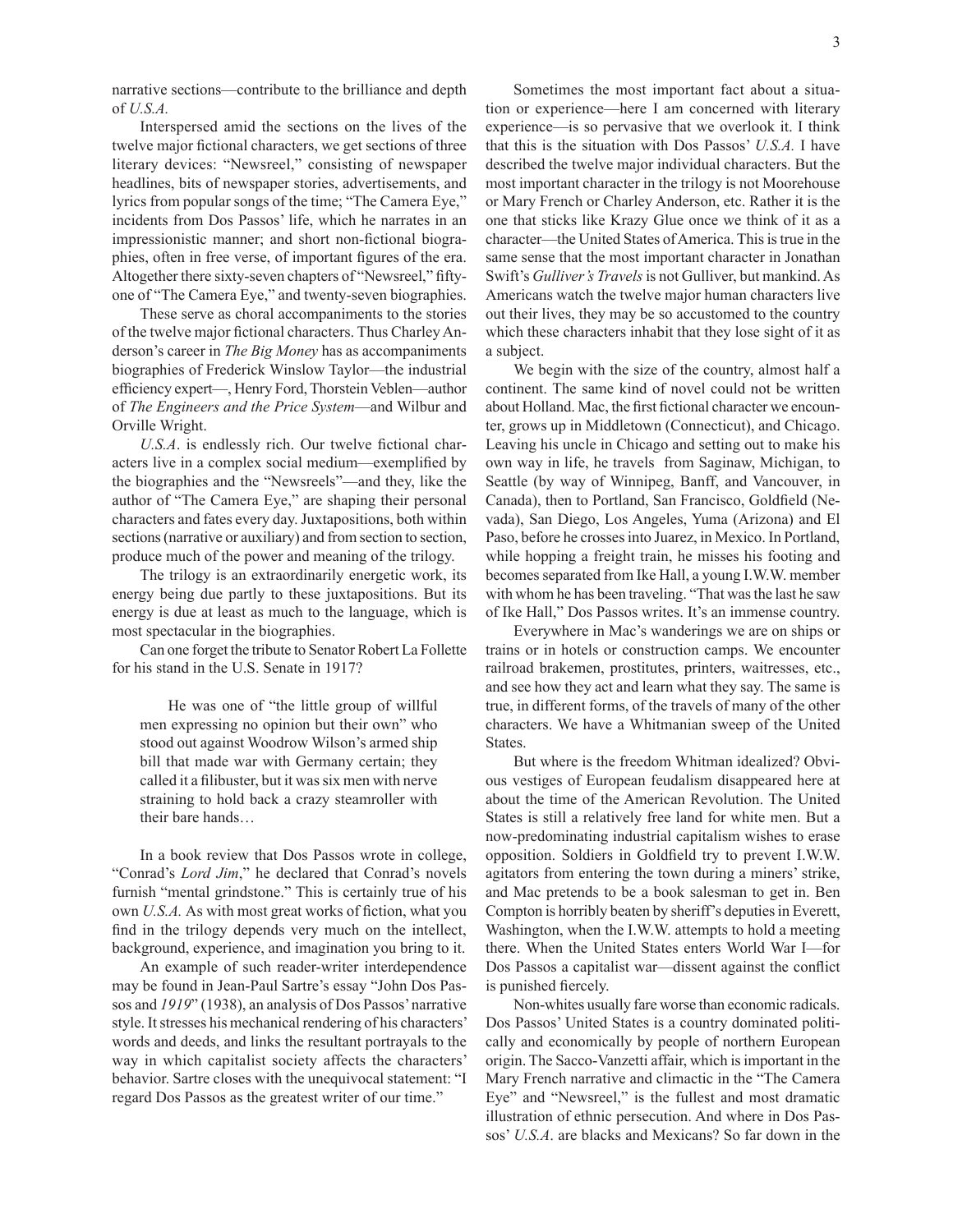nation's social hierarchy that they are noticeable mostly in the remarks of the "whites" (a category that doesn't include Italians and Hispanics).

In an early "Camera Eye" section, Dos Passos' mother tells him of her going to Mexico with the elder Dos Passos in a private railroad car before the boy was born. She was frightened by rifle shots fired from the back of the train. "But it was allright," she says, "turned out to be nothing but a little shooting they'd been only shooting a greaser that was all."

Doc, a heavy-drinking Floridian who converses with Charley Anderson on a boat from New Orleans to New York, says that he wants to get to France in a volunteer ambulance corps before the war goes bellyup. And when they have drunk two quarts of Bacardi—the narrative continues—"Doc was saying he didn't believe in white men shootin' each other up, only niggers, and started going round the boat lookin' for that damn shine steward to kill him just to prove it..."

But the non-radical "white" majority have stresses of their own. In most societies in history, people have performed the same work that their parents and grandparents did, and have had the same social status. A major fact about the United States that Dos Passos depicts is that this need not be so—and often cannot be so—here. Both Moore-house and Stoddard are from working class families, and both are determined to be business successes. Margo Dowling while in California buys, on payments, an old Rolls Royce displaying a coat of arms on it. Then with her husband acting as uniformed chauffeur, she sets out to impress people.

The point of the final piece in *U.S.A.*, "Vag," is that the American dream of rising economically has become less and less realizable. While Vag thumbs for a ride on the road, he sees and hears a transcontinental airplane overhead. Dos Passos contrasts the starving Vag with a businessman passenger on the plane, who vomits his steak dinner into a carton.

The airplane in this final piece reminds us also that there is a history of transportation in the trilogy. In an early section of "The Camera Eye" we found Dos Passos traveling with his parents in a horse-drawn cab, and later, in a biography, we encountered Henry Ford mass producing the automobile.

A more general point is that twentieth century America is a country with rapidly changing technologies. When we last glimpse Margo Dowling, there is gossip that she doesn't have a voice for talking pictures, and that her career is ending. Mac's uncle Tim, a printer and ironically a socialist, buys a linotype machine; and an old German typesetter working for him says: "Fifty-five years a printer, and now when I'm old I'll have to carry hods to make a living." One of Dos Passos' major themes in *U.S.A.* is that most American inventors have known and cared nothing about the social consequences of their inventions.

There is much that we might add about Dos Passos' portrayal of the country. One subject would be the role of women. Typically, women make their way socially and economically through the favor of men; Janey Williams, Eleanor Stoddard, and Margo Dowling offer examples. What could be more significant about Dos Passos' portrayal of public life and power from the 1890s through 1936 than the fact that only one biography of a woman appears in his trilogy?

Still another feature of Dos Passos' United States, like many of the others a continuing feature, is immigration. Uncle Tim's typesetter, Ben Compton's parents, and Sacco and Vanzetti are a few of the immigrants. Millions of people have been entering in every decade—a fact that distinguishes the country, historically and sociologically, from almost any other. The United States which Dos Passos depicts, and which we still know today, is dynamic and ever-changing.

A huge place, three thousand miles across, with over a hundred million ethnically diverse people, seacoasts, lake shores, prairies, cities and villages, linked by railroads and highways—everywhere the particulars of hotels, bungalows, frame houses, restaurants—and everywhere the talk of the people. This ever-changing country is the chief character in the three books, and every human character, every place, every custom, every action, every word is an element in it.

### EDITIONS OF *U.S.A.*

The Library of America edition of *U.S.A.* (1996), edited by Daniel Aaron and Townsend Ludington, is a single clothbound volume of almost 1,300 pages in the Library's standard format. Its price is \$40.00. Unlike earlier editions, the Library's edition has continuous pagination through all three parts of the trilogy. And unlike Houghton Mifflin's 1946 three-volume edition and its one-volume Sentry edition—both of which are out of print—and the current New American Library three-volume paperbound edition, it does not have Reginald Marsh's illustrations. (These were not part of the original trilogy.) What this recent edition offers, as appendices at the end of the volume, are a chronology of Dos Passos' life (eighteen pages); a "chronology of world events cited in *U.S.A.*" (seven pages); and notes on, and to, the text (twenty-one pages). Its notes to the text are minimal, but can be helpful, as can the two chronologies. Unlike the New American Library volumes, which have an introduction by Alfred Kazin, the Library's edition offers no critical introduction.

R.R. Bowker's *Books in Print, 1997-98* lists the Library of America edition as the only clothbound one of *U.S.A.* available. According to Bowker, the three parts of *U.S.A.* in the paperback editions described above are available from NAL-Dutton at the following prices: *The Forty-Second Parallel*, \$4.50 and \$6.95; *1919*, \$7.95; *The Big Money.* \$5.95 and \$7.95. However, Bowker's information on these paperbacks is dated. Anyone wanting them should, before ordering, check availability and prices with the publisher.